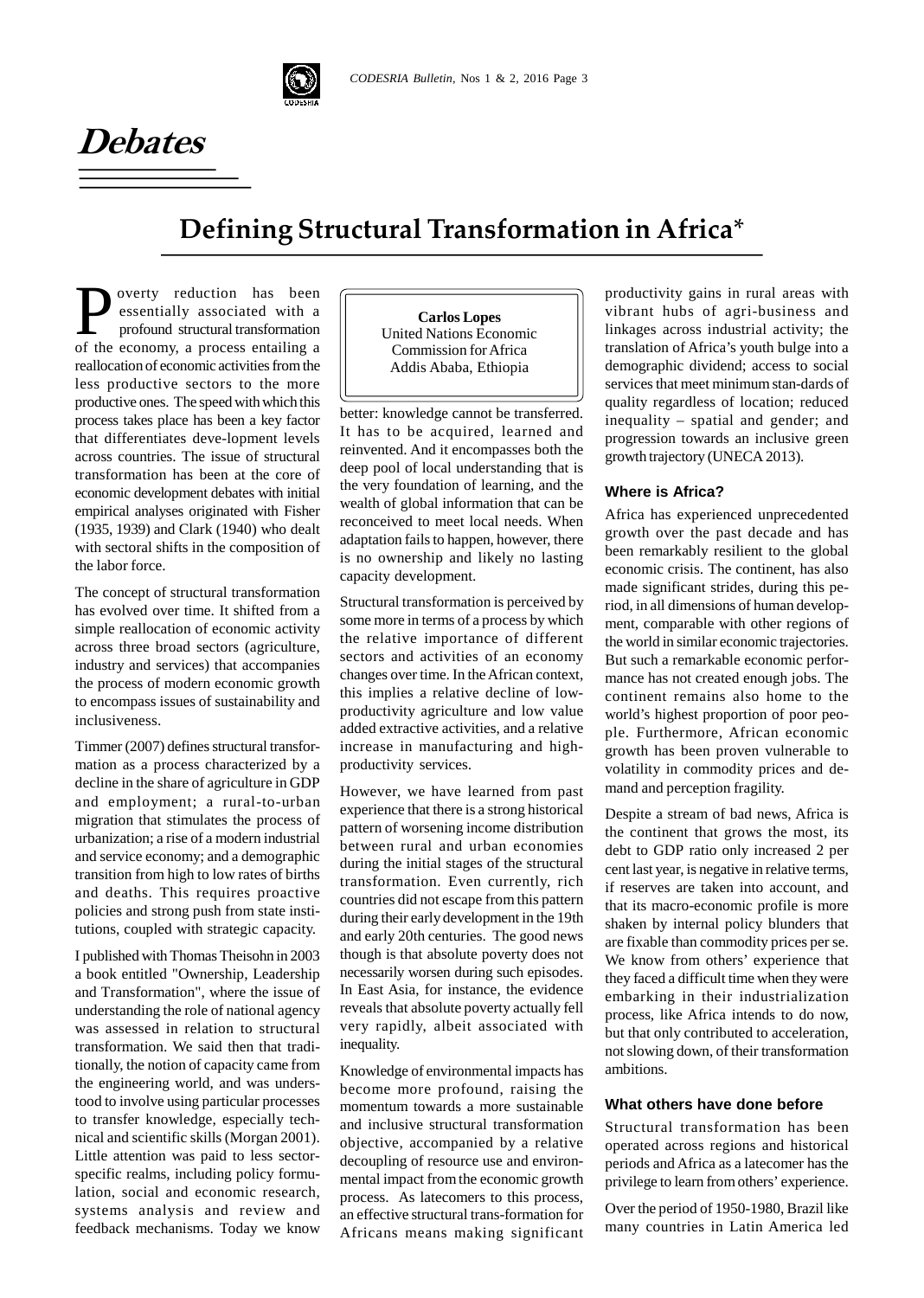industrial policy aiming at creating new industrial sectors, changing the prevalent pattern of specialization in primary commodities and promoting technologyintensive activities. As a result, Brazil successfully entered many new industries, such as petrochemical and renewable fuels, especially ethanol, and established the bases for the development of new technologies. In the 80's, the Government introduced a more liberal New Industrial Policy package.

In the 2000s, the Government targeted specific sectors with Guidelines for Industrial, Technology and Foreign Trade Policy (PITCE). Over the last thirty years, Brazil has been among the most active countries in terms of their use of policies designed to expand naturalresource-processing industries and food production. Today, the country is among the top three producers and exporters of orange juice, sugar, coffee, soybean, beef, pork, and chicken. It has also caught up with the traditional big five grain exporters(USA, Canada, Australia, Argentina and European Union).

China has transformed its economic structure through an agro-based industrialization to accelerate growth and development. The period 1978-83 emphasized agriculture. In its

Five Year Plan (1981-1985), China encouraged foreign trade and foreign direct investment in an attempt to facilitate the importation of advanced technology. Strategic industries identified in the Five- Year Plan of development have been given targeted support such as protection from foreign competition and subsidized loans from state-owned 'policy banks'. Throughout a deliberate strategy, China has combined a variety of policies to develop both its agricultural and industrial sectors as well as the service one. China became in two decades the largest exporter of manufactured goods.

Another example of successful transformation is the United Arab Emirates. UAE operated a structural transformation to diversify its economy essentially based on crude oil sector which accounted for about two thirds of the GDP. This country developed its industrial base and invested its oil wealth in industry-related infrastructures. Furthermore, in 1985, the first free zone in Dubai, Jebel-Ali, was created with appealing incentives to foreign investments of which 100 per cent foreign ownership, no customs duties, unlimited repatriation of funds and exemptions from certain labor laws. The UAE government also promoted a number of manufacturing industries through industrial policy – fertilizer, oil refining, and cement. As of 2010, manufacturing in the UAE accounted for around 10 per cent of GDP, a significant jump from the 0.9 per cent share in 1975 (World Bank 2013).

Between 1957 and early 1990 Malaysia achieved substantive economic transformation with the share of manufacturing in GDP rising from 14 per cent in 1971 to 30 per cent in 1993 (Lall 1995). Malaysia's export to GDP ratio increased from 46 per cent in 1970 to 95 per cent in 1995 (Athukorala and Menon 1999) and the share of manufactures in total exports of Malaysia rose from 12 per cent to 71 per cent between 1970 and 1993 (Lall 1995). This period had three distinct phases of industrial expansion: import substitution 1957-1970; New Economic Policy 1970-1985, the New Development Policy of 1986 which moved the country's industrial policy closer to the type practiced by the East Asian Newly Industrialised Economies.

#### **How to deal with the transformation challenges**

Acountry's capacity to design and implement a successful transformation agenda can be undermined by internal and external factors. Gains can be reversed if there is inconsistent policy implementation or poor perception of new threats.

Internal factors include: poor economic management capacities typified by macro-economic instability, poor planning design and implementation capacities, weak institutional and individual capacities, and limited investments in social and economic infrastructure, limited investment in technology and R&D and political instability.

On the other hand, external factors include: limited policy space; barriers to trade that undermine export revenues and constrain exports of manufactured goods; the disproportionate concentration on dealing with ODA focus areas rather than handling it in its real macro dimension; and the concentration of FDI in extractive mineral and gas sectors of the economy with limited investments in value addition. Furthermore, in recent years, climate change has emerged as a

threat to development through its destructive impacts.

To address these challenges and promote a sustainable and inclusive structural transformation, the role of institutions and of the State is determinant. The emerging consensus is that a developmental state is central to the process of accelerated economic growth and transformation of any country.

The state's role in bailing out the economies in Western countries, following the 2008-2009 global economic crisis, reaffirms the important role that it can play in sustaining the transformation process and has taken the dust from Keynesian debates.

A developmental state is defined as a 'state that puts economic development as the top priority of government policy, and is able to design effective instruments to promote such a goal' (UNECA 2011). More specifically, a developmental Nation-State entails the following (UNECA 2016):

- Scaling up public investment and public goods provision. Africa at its stage of development requires a big push in public investment – eco nomy, region and continent- wide – in the coming decades. Without committed public investment, sustained private investment will not be made, causing overall productive investment to fall below the level needed to keep the growth momentum going.
- Maintaining macro stability to attract and sustain private investment. In fact macroeconomic stability is essential, as high uncertainty and risks deter private agents from making forward-looking productive investments. At the same time, harsh fiscal retrenchment and overly restrictive monetary policy aimed at attaining the stabilization objective only cannot take the transformation agenda forward.
- Coordinating investment and other development policies. Public investment using scarce resources should be made selectively, sequen ced and directed to achieving the highest development dividends in the long run. This requires public and private investment to be well coor-dinated across sectors in a big push with aggregate demand